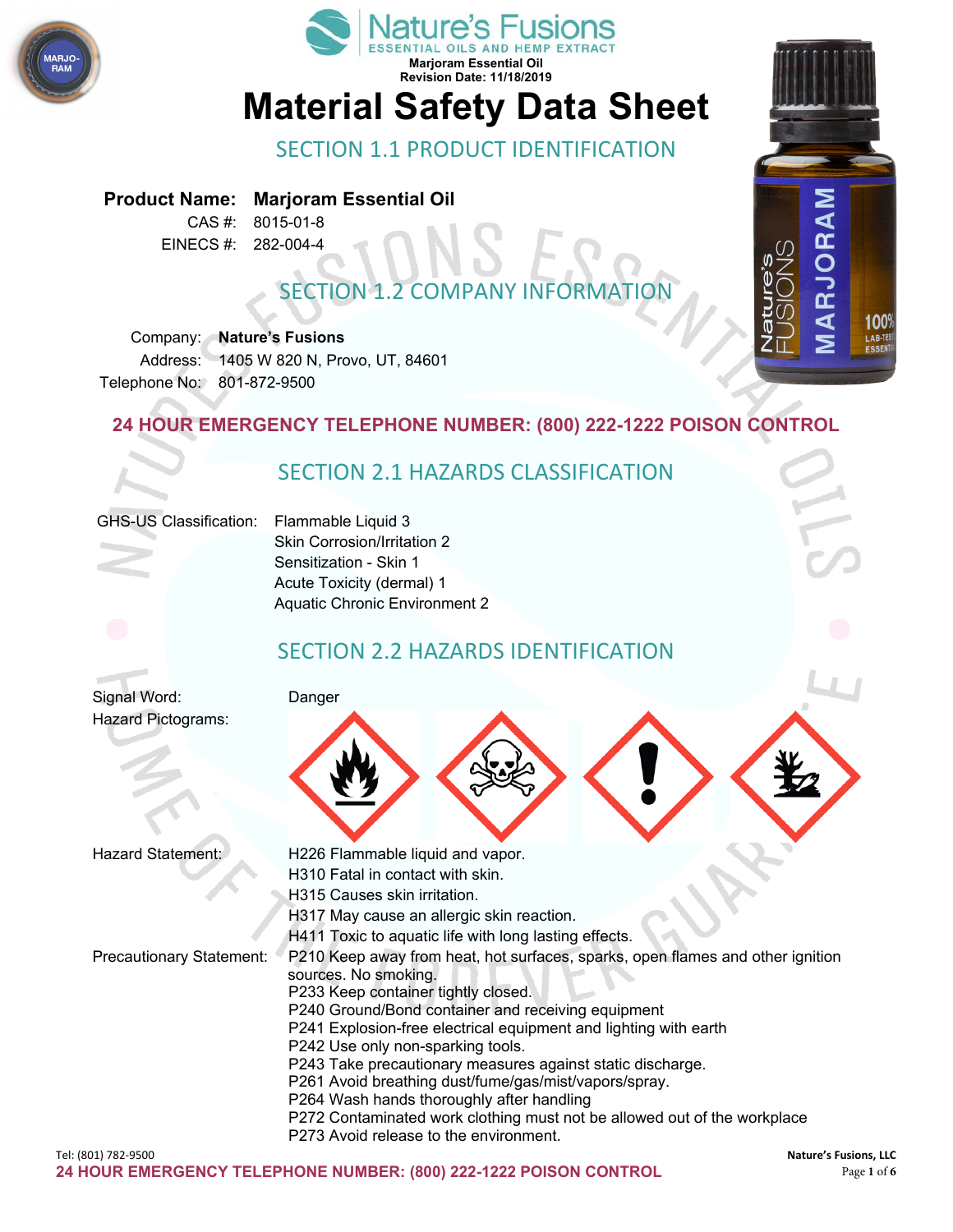



**Revision Date: 11/18/2019** P280 Wear protective gloves/protective clothing/eye protection P301+P310 IF SWALLOWED: Immediately call a POISON CENTER/doctor P302+P352 IF ON SKIN: Wash with plenty of water/… P303+P361+P353 If on skin (or hair): Take off immediately all contaminated clothing. Rinse skin with water/shower P321 Specific treatment (see supplemental first aid instruction on this label) P331 Do NOT induce vomiting. P332+P313 If skin irritation occurs: Get medical advice/attention. P333+P313 If skin irritation or rash occurs: Get medical advice/attention. P362 Take off contaminated clothing. P362+P364 Take off contaminated clothing and wash it before reuse. P370+P378 In case of fire: Use media other than water to extinguish. P391 Collect spillage. P403+P235 Store in a well-ventilated place. Keep cool. P405 Store locked up. P501 Dispose in a safe manner in accordance with local/national regulations.

## SECTION 2.3 OTHER HAZARDS INDENTIFICATION

| Other Hazards: |  |
|----------------|--|
|----------------|--|

No additional information available.

## SECTION 3. COMPOSITION

| <b>Product Name</b> | CAS#      | EC#       | <b>Concentration</b> |
|---------------------|-----------|-----------|----------------------|
| Marjoram            | 8015-01-8 | 282-004-4 | 100%                 |

#### SECTION 4.1 NECESSARY FIRST AID MEASURES

|            | Eye Contact: Rinse cautiously with water for several minutes. Remove contact lenses, if present and easy to |
|------------|-------------------------------------------------------------------------------------------------------------|
|            | do. Continue rinsing. If eye irritation persists: Get medical advice/attention.                             |
|            | Inhalation: Assure fresh air breathing. Allow the victim to rest.                                           |
| Ingestion: | Rinse mouth. Do NOT induce vomiting. Call a POISON CENTER/doctor if you feel unwell.                        |
|            | Immediately call a POISON CENTER/doctor.                                                                    |
|            | Skin Contact: Rinse skin with water/shower. Wash with plenty of water. Wash contaminated clothing before    |
|            | reuse. If skin irritation occurs: Get medical advice/attention.                                             |
|            |                                                                                                             |

## SECTION 4.2 SYMPTOMS

| Eye Contact: Causes serious eye irritation.                                                                   |
|---------------------------------------------------------------------------------------------------------------|
| Inhalation: May cause an allergic skin reaction.                                                              |
| Ingestion: Swallowing a small quantity of this material will result in serious health hazard. May be fatal if |
| swallowed and enters airways.                                                                                 |
| Skin Contact: Causes skin irritation.                                                                         |

# SECTION 4.3 OTHER FIRST AID MEASURES

| Medical Attention/Special Treatment: Never give anything by mouth to an unconscious person. If you feel |
|---------------------------------------------------------------------------------------------------------|
| unwell, seek medical advice.                                                                            |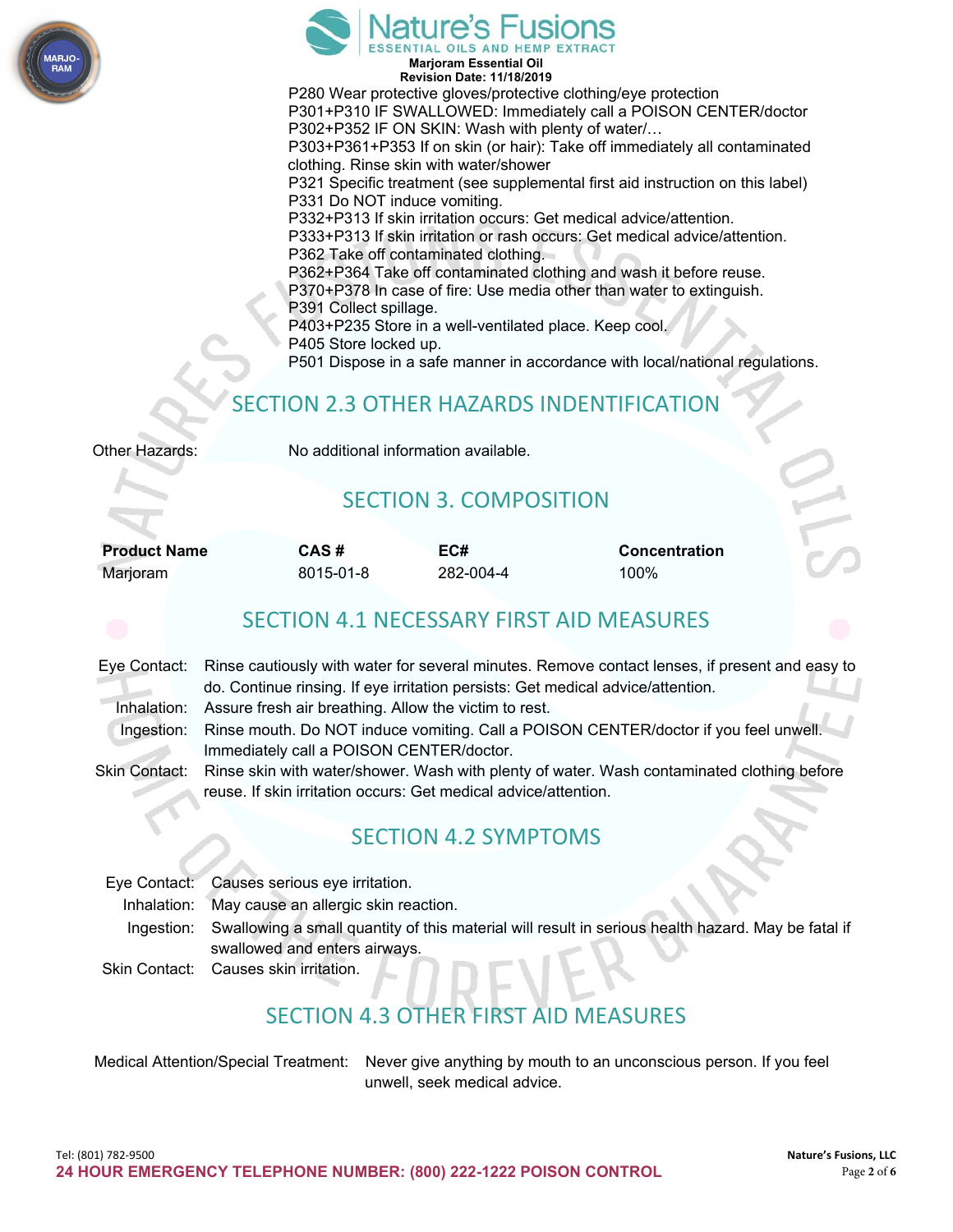



Suitable Extinguishing media: Dry Chemical Powder. Foam. Dry Powder. Carbon Dioxide. Sand. Unsuitable Extinguishing media: Heavy Water Stream.

### SECTION 5.2 SPECIAL HAZARDS

Special Hazards Arising from Chemical: Fire hazard: Flammable liquid and vapor. Explosion hazard: May form flammable/explosive vapor-air mixture.

## SECTION 5.3 FIRE FIGHTING MEASURES

|                                 | Firefighter Instructions: Use water spray or fog for cooling exposed containers. Exercise |
|---------------------------------|-------------------------------------------------------------------------------------------|
|                                 | caution when fighting any chemical fire. Prevent fire fighting water                      |
|                                 | from entering the environment.                                                            |
| Protection during firefighting: | Do not enter fire area without proper protective equipment, including                     |
|                                 | respiratory protection.                                                                   |
|                                 |                                                                                           |

## SECTION 6.1 ACCIDENTAL RELEASE MEASURES

|                                                                                                    | Personal Precautions: Remove ignition sources. Use special care to avoid static electric |
|----------------------------------------------------------------------------------------------------|------------------------------------------------------------------------------------------|
|                                                                                                    | charges. No open flames. No smoking.                                                     |
|                                                                                                    | Protective equipment: Equip cleanup crew with proper protection.                         |
| Environmental Precautions: Prevent entry to sewers and public waters. Notify authorities if liquid |                                                                                          |
|                                                                                                    | enters sewers or public waters. Avoid release to the environment.                        |

#### SECTION 6.2 ACCIDENTAL RELEASE CLEANING MEASURES

Methods and Material for Cleaning Up: Soak up spills with inert solids, such as clay or diatomaceous earth as soon as possible. Collect spillage. Store away from other materials.

#### SECTION 7.1 PRECAUTIONS FOR HANDLING

Precautions for handling: Handle empty containers with care because residual vapors are flammable. Wash hands and other exposed areas with mild soap and water before eating, drinking or smoking and when leaving work. Provide good ventilation in process area to prevent formation of vapor. No open flames. No smoking. Take precautionary measures against static discharge. Use only non-sparking tools. Avoid breathing dust/fume/gas/mist/vapors/spray.

## SECTION 7.2 CONDITIONS FOR SAFE STORAGE

Conditions for safe storage: Keep only in the original container in a cool, well ventilated place away from : Keep container tightly closed.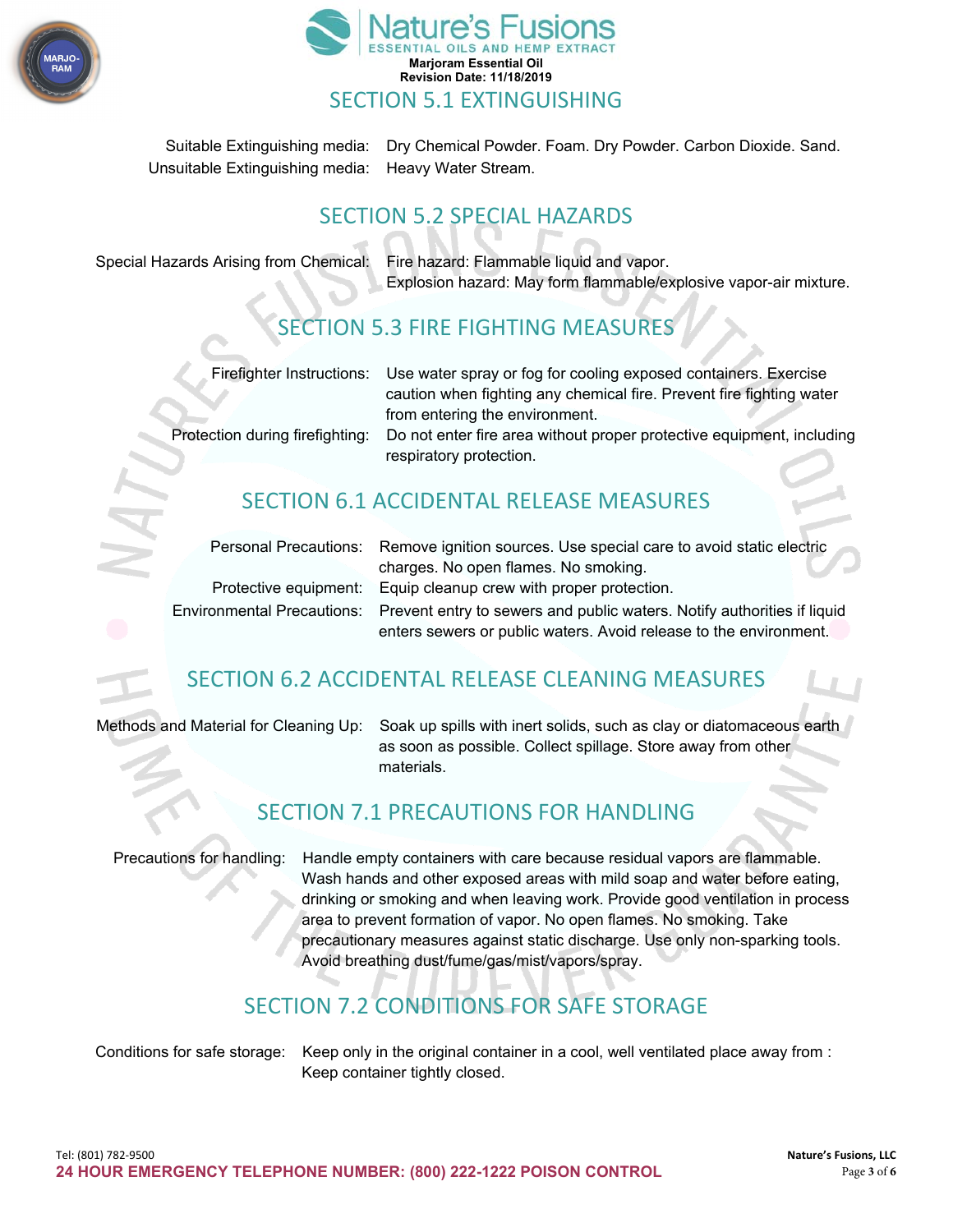



#### SECTION 8.1 EXPOSURE AND ENGINEERING CONTROLS

PEL, ACGIH, TLV exposure limit: No additional information available. Appropriate engineering controls: Showers. Eyewash stations. Ventilation systems.

### SECTION 8.2 PERSONAL PROTECTION/EQUIPMENT

Eye/Face Protection: Chemical goggles or safety glasses. Hand Protection: Wear protective gloves. Skin and Body Protection: Wear suitable protective glasses. Respiratory Protection: In case of inadequate ventilation wear respiratory protection. Environmental Exposure Control: No additional information available.

#### SECTION 8.3 ADDITIONAL INFORMATION

Other: Do not eat, drink, or smoke during use.

#### SECTION 9.1 PHYSICAL PROPERTIES

Appearance: Thin, clear, pale yellow liquid.

Odor: Middle note with a medium aroma, it has a warm and spicy aroma, with a note like nutmeg. Odor Threshold: No data available.

Physical State: Liquid.

#### SECTION 9.2 CHEMICAL PROPERTIES

| pH:                                  | No data available.               |
|--------------------------------------|----------------------------------|
| <b>Melting Point/Freezing Point:</b> | No data available.               |
| <b>Boiling Point:</b>                | $200^\circ$ C                    |
| Flash Point:                         | $52.2^\circ$ C                   |
| <b>Evaporation Rate:</b>             | No data available.               |
| Flammability (solid, gas):           | No data available.               |
| Explosive limits:                    | No data available.               |
| Vapor Pressure:                      | No data available.               |
| Vapor Density:                       | No data available.               |
| Specific Gravity:                    | $0.841 - 0.9116$ @ 20° C (68° F) |
| Solubility:                          | No data available.               |
| Partition coefficient:               | No data available.               |
| (n-octanol/water)                    |                                  |
| <b>Autoignition Temp:</b>            | No data available.               |
| Decomposition Temp:                  | No data available.               |
| Viscosity:                           | No data available.               |
|                                      |                                  |

#### SECTION 10. STABILITY AND REACTIVITY

ERG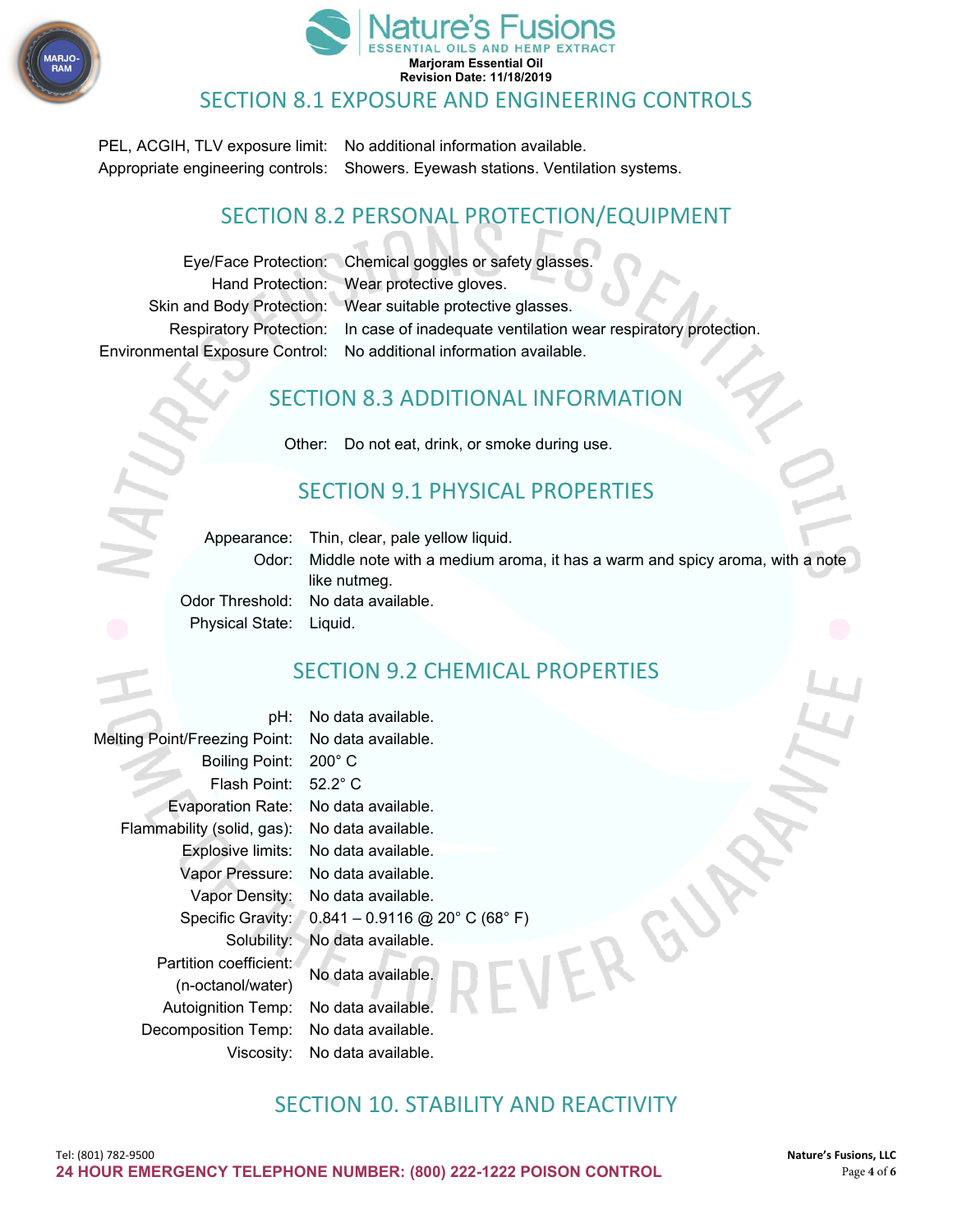



**Marjoram Essential Oil Revision Date: 11/18/2019**

Reactivity: No additional information available.

Hazardous Reactions: Not established. Hazardous Combustion

Chemical Stability: Flammable liquid and vapor. May form flammable/explosive vapor-air mixture. Incompatible Materials: Strong acids. Strong bases.

Carbon monoxide. Carbon dioxide. May release flammable gases. or Decomposition Products:

# SECTION 11.1 ROUTES OF EXPOSURE

Inhalation: May cause an allergic skin reaction.

Skin Contact: Causes skin irritation. Eye Contact: Causes serious eye irritaiton.

Ingestion: Swallowing a small quantity of this material will result in serious health hazard. May be fatal if swallowed and enters airways.

#### SECTION 11.2 RELATED SYMPTOMS

|               | Inhalation: Refer to section 4.2  |
|---------------|-----------------------------------|
| Skin Contact: | Refer to section 4.2              |
|               | Eye Contact: Refer to section 4.2 |
|               | Ingestion: Refer to section 4.2   |

### SECTION 11.3 OTHER TOXICOLOGICAL INFORMATION

Delayed/Chronic Effects: May cause allergic reactions on skin, may result in difficulty breathing. Toxicity: No additional information available. Carcinogenic: Not Carcinogenic.

## SECTION 12.1 ECOLOGICAL INFORMATION

Eco-toxicity: Toxic to aquatic life with long lasting effects. Persistence and Degradability: May cause long-term adverse effects in the environment. Bio-accumulative: No additional information available. Mobility in Soil: No additional information available.

## SECTION 12.2 OTHER ECOLOGICAL INFORMATION

Other Adverse Effects: Avoid release to the environment.

## SECTION 13. DISPOSAL CONSIDERATION

| Waste Disposal Method: Dispose in a safe manner in accordance with                         |
|--------------------------------------------------------------------------------------------|
| local/national regulations. Disose in a safe manner in                                     |
| accordance with local/national regulations.                                                |
| Contaminated Packaging Disposal Method: Handle empty containers with care because residual |
| vapors are flammable.                                                                      |